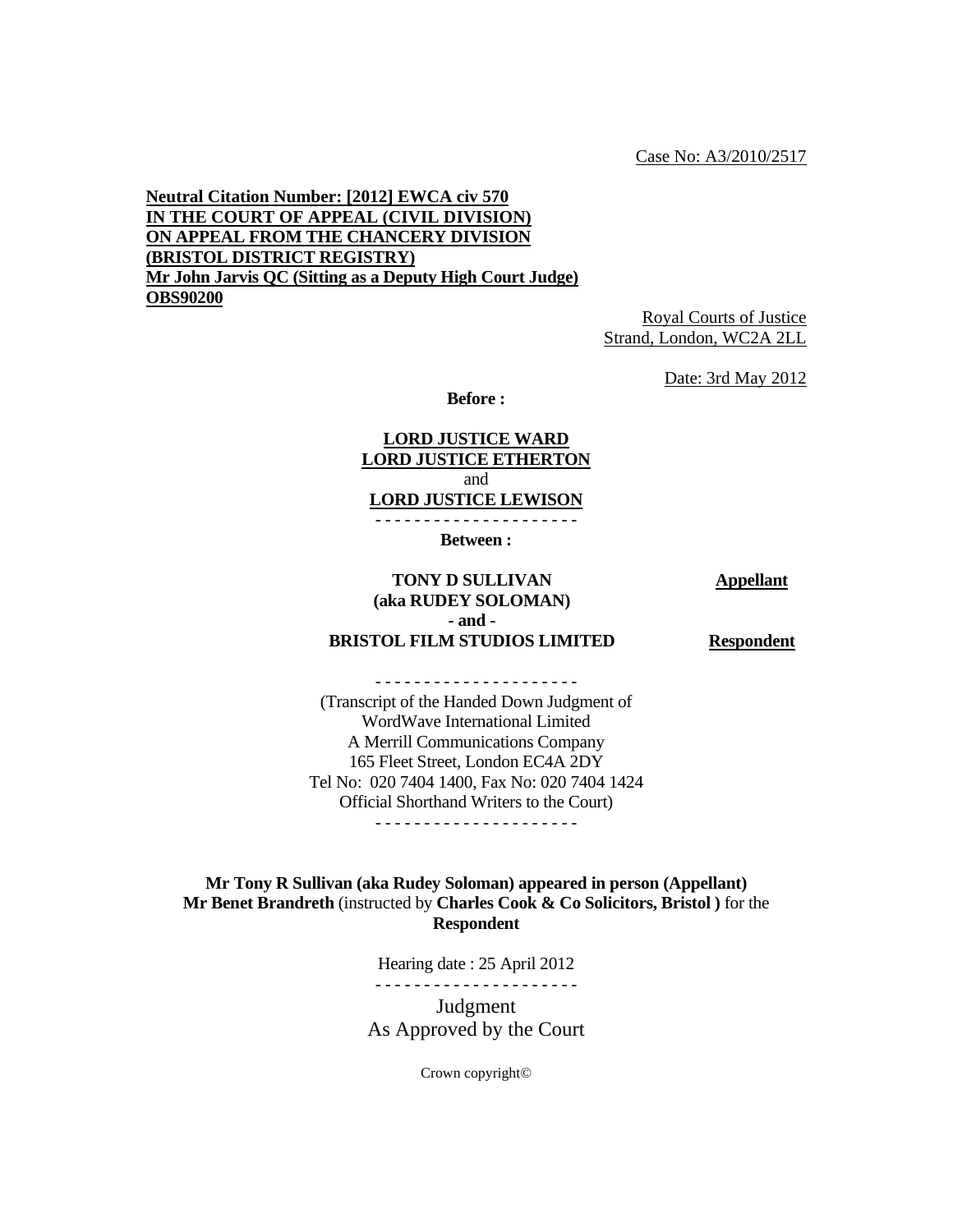### **Lord Justice Lewison:**

- 1. On 14 September 2010 Mr John Jarvis QC, sitting as a judge of the Chancery Division in Bristol, struck out Mr Soloman's claim. He did so, not because the claim was bound to fail, but because even if it were to succeed the costs of fighting it were out of all proportion to the amount that Mr Soloman was likely to recover. With the permission of Kitchin LJ Mr Soloman appeals.
- 2. Mr Soloman is self-represented. He put an enormous amount of work into the presentation of his appeal for which we were all grateful. He put his points fluently and clearly. Mr Benet Brandreth appeared for Bristol Film Studios Ltd ("BFS").
- 3. Because the claim was struck out at a preliminary stage, no facts have been found. The background to the claim, in what I hope is uncontroversial language, is as follows. Mr Soloman is a hip hop artist who performs rap music and is well-known in the field. His stage name is "Dappa Dred". He has already produced tracks which have been put on the internet one of which was officially viewed by some 35,000 people. He may have uploaded as many as 30 tracks onto the internet. He has been interviewed in specialist magazines, and is well regarded. However, he does not have the cash available to fund the promotion and marketing of his work.
- 4. In 2009 Mr Soloman contacted BFS, who as their name suggests, make films. Mr Soloman asked BFS to make a video for him. The video was to be a digital video recording added to a sound recording of a track that Mr Soloman had made. Mr Soloman was also to appear in the video. Mr Soloman would not pay anything up front. BFS' reward would come in a profit share from future sales of the video to the public. BFS shot a video which featured Mr Soloman among the performers. On about 21 November 2009 BFS uploaded the video onto You Tube and sent Mr Soloman a link so that he could view it. However, the link did not work; and so BFS took down the video and uploaded it again with a new link. Mr Soloman viewed the video. He did not like what he saw. He also complained that BFS had uploaded the video to You Tube without his consent, thereby infringing both his copyright and his performance right and also infringing his moral right not to have his work subjected to degrading treatment. BFS responded by removing the video from You Tube on 26 November 2009. By 30 November BFS had deleted all copies of the video on their system. The video had remained on You Tube for some 5 days. BFS claim that the video was in fact uploaded to You Tube with Mr Soloman's consent; but Mr Soloman disputes that. For the purposes of this appeal I will assume that Mr Soloman is right about that issue.
- 5. Mr Soloman began proceedings in the High Court in Bristol on 3 February 2010. His claim form put the value of his claim at £800,000. The causes of action relied on in his statement of case (which he drafted himself) were breach of statutory duty, infringement of copyright and what he called loss of a chance.
- 6. The nub of the complaint about infringement of copyright and performance right was the presence of the video on You Tube for five days. The nub of the complaint about loss of chance was that the video had damaged the marketing potential of the work, and had, in some way, prevented him from making and selling more records and LPs.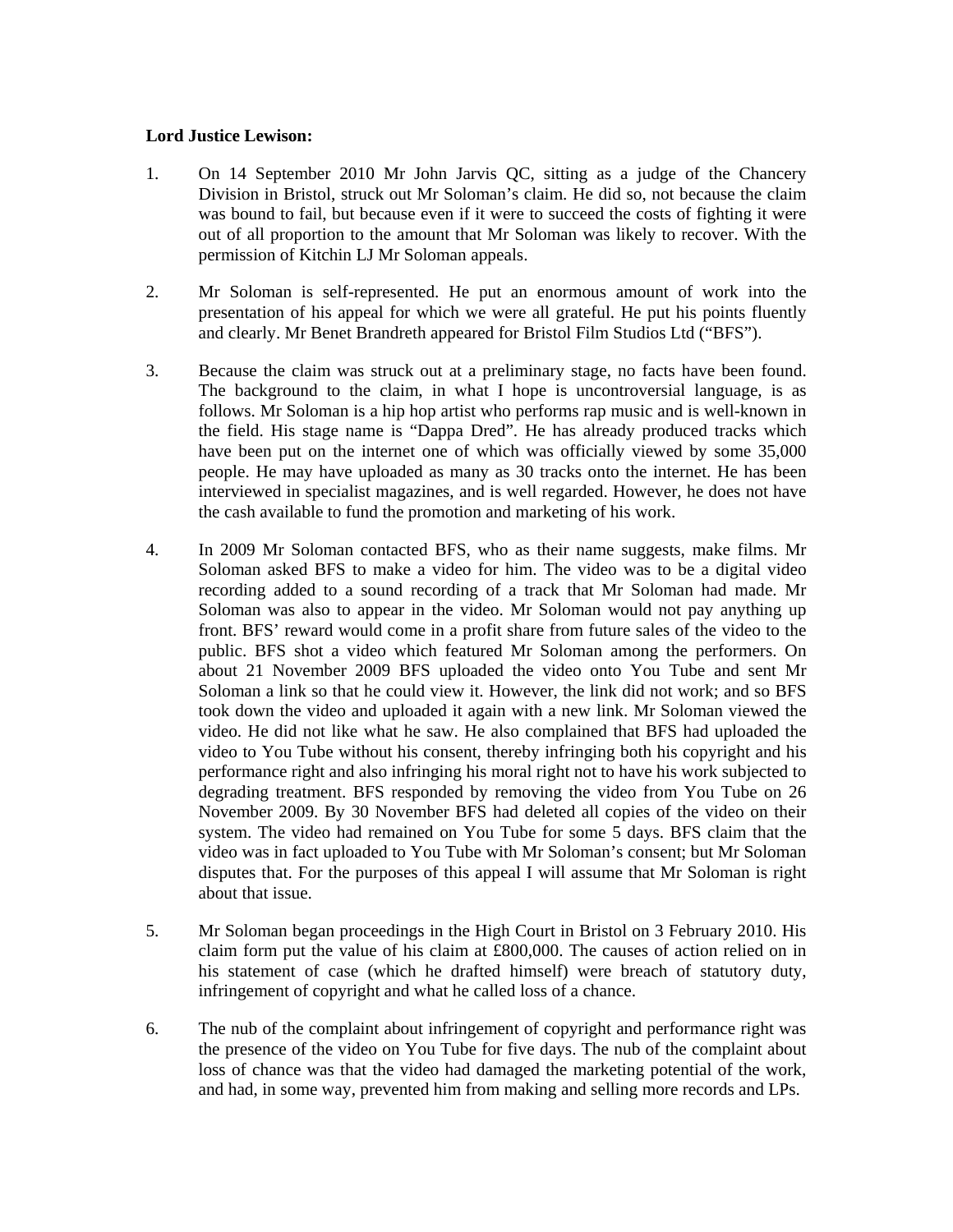- 7. On 28 June 2010 the claim came before DJ Watson. He refused to give summary judgment against Mr Soloman. He must therefore have thought that Mr Soloman's claim had a real prospect of success. At that stage there was no real investigation of the value of Mr Soloman's claim; so DJ Watson must have taken it to have been worth what Mr Soloman said it was worth. He transferred the claim to the Chancery Division, allocated it to the multi-track and identified four preliminary issues to be tried. These preliminary issues would, in effect, dispose of liability, leaving quantum to be assessed in the event of success for Mr Soloman. The time estimate for those issues was one and a half days. DJ Watson struck out a part of Mr Soloman's Particulars of Claim and also gave BFS liberty to apply to strike out the remainder after determination of the preliminary issues. DJ Watson's order has not been appealed. In my judgment this court must also assume that Mr Soloman's claim has a real prospect of success. I note also that the time estimate given by the court was one and a half days. That time estimate has not been changed by the court, although BFS assert that it may not be enough even for the trial of the preliminary issues.
- 8. In August 2010 Mr Soloman applied for an injunction under section 99 of the Copyright Designs and Patents Act 1988 ("the CPDA") requiring delivery up of all infringing materials. That application was ordered to be heard on 14 September. On 8 September 2010 BFS applied to strike out the claim as an abuse of process; and for that application also to be heard on 14 September. Both those applications came before the deputy judge on that day.
- 9. Before coming to the judge's judgment I should refer to some procedural criticisms that Mr Soloman made. He says that the application was an ambush because he did not receive the bundle on which it was based until the Friday before the hearing (which took place on a Tuesday); and did not receive the skeleton argument until the day of the hearing itself. Mr Soloman pointed to the rules for the service of evidence on an application for summary judgment under CPR Part 24. But this was not an application under CPR Part 24. It was an application under CPR Part 3.4 and Part 23. So service of evidence was governed by CPR 23.7. The evidence appears to have been served in accordance with that rule, and the skeleton argument was e-mailed to Mr Soloman before the weekend. In addition the judge gave Mr Soloman time to read the skeleton argument; and in addition Mr Brandreth, then as now appearing for BFS, repeated his submissions orally at length. Mr Soloman says that he was told that he should not interrupt or cross-examine Mr Brandreth. That is not a subject for complaint: it is the normal way in which applications are conducted. Mr Brandreth was not a witness: he was and is an advocate. The judge also gave Mr Soloman ample time to make his own submissions. In his written material Mr Soloman complains of bias in the way that he was questioned by the judge. But we have not been shown any example of the alleged bias. I am not persuaded that there was any procedural irregularity such as to make the decision unjust. Moreover, all these alleged irregularities have in practical terms been cured by the time that Mr Soloman has had to mount and prepare his appeal. The only live question as it seems to me is whether the judge's decision was wrong.
- 10. Mr Soloman also said that the power that the judge exercised under CPR Part 3.4 was only a power to strike out a statement of case and could not have been used to strike out his whole claim. However, the phrase "statement of case" is defined by CPR Part 2.2 as including a claim form as well as Particulars of Claim. In my judgment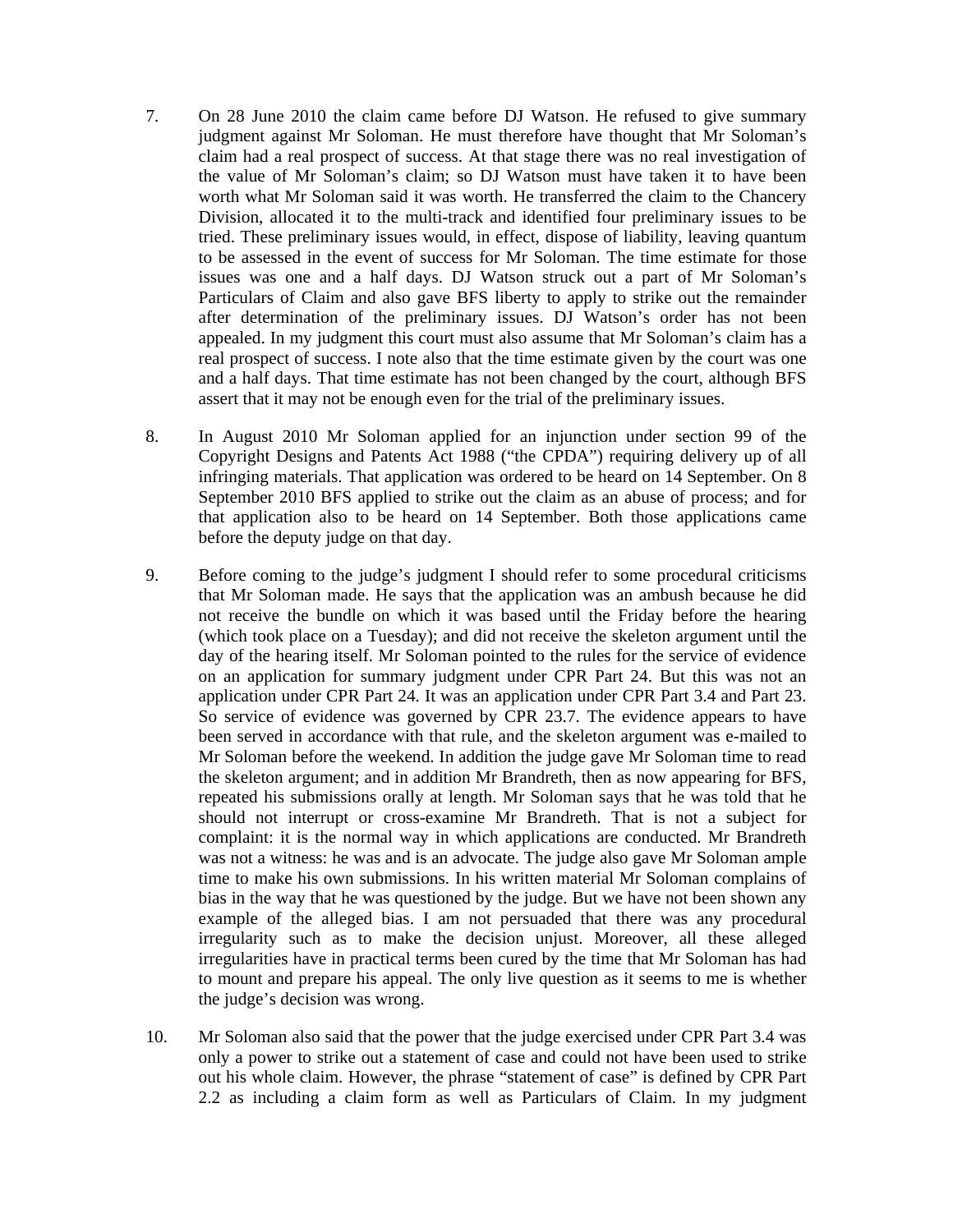therefore the power to strike out a statement of case includes a power to strike out a whole claim, consisting of the claim form and its accompanying Particulars of Claim.

- 11. The judge said that he could not conclude that Mr Soloman's case was so weak that it could not succeed. This was, of course, in line with what DJ Watson had already decided. He therefore considered the question of abuse of process without regard to the merits of the case. In other words, he considered the question on the assumption that Mr Soloman would succeed (or at least had a real prospect of succeeding) in his claim.
- 12. On that assumption the judge went on to consider what Mr Soloman would be likely to recover if his claim succeeded. He first considered the claimed injunction. He said that BFS already destroyed or returned all Mr Soloman's material; with the exception of only one copy of an MP3 file of the original recording. They had given that to their solicitors for the purposes of the litigation. They were willing to undertake not to use that copy without further order of the court. The judge concluded that there was no further relief that Mr Soloman could seek under that head. Mr Soloman did not challenge that conclusion.
- 13. The judge then turned to consider the question of damages. He considered the evidence about what had happened during the short period that the video had been viewable on You Tube. There was evidence before him that showed that during the period that the video had been posted on You Tube it had been viewed nearly 100 times. That is not to say that it had been viewed by 100 different people, because You Tube only records "hits" which may be multiple hits by the same person. But the judge concluded that apart from BFS' own personnel a maximum of some 50 people had seen the video. He assumed, in Mr Soloman's favour, that the video in its unfinished state was "derogatory" treatment within the meaning of the CPDA. He reasoned as follows. There were three possible consequences of 50 persons having seen the video. First, having seen its poor quality, they would decide not to buy the record when it eventually came out. On the basis of figures given to him by Mr Soloman the judge decided that Mr Soloman stood to make a maximum of £1.20 for each record sold. The judge was prepared to assume in Mr Soloman's favour that of the 50 people who saw the video, 40 would have bought the record once it had been released but for the poor quality of the video. This would produce for him a recovery of approximately £50. Second it was possible that those 40 people would themselves disparage or bad mouth the video. The judge was not prepared to make that assumption in Mr Soloman's favour since there was no evidence that anyone had done that. Nor is there now. Third, the 50 people might have liked the video so much that they bootlegged it. Again the judge was not prepared to make this assumption in Mr Soloman's favour in the absence of any evidence that this had in fact happened. Again there is no evidence now of any bootlegging. I might also add that there would in any event be a considerable overlap between this way of putting the claim and the first way, because the lost sales attributable to bootlegging would have been to some extent the mirror image of the lost sales due to people not buying the record at all.
- 14. The judge also said that he was not satisfied that Mr Soloman had put forward any real claim to loss of market potential.
- 15. Thus he assessed the maximum possible recovery by Mr Soloman at £50.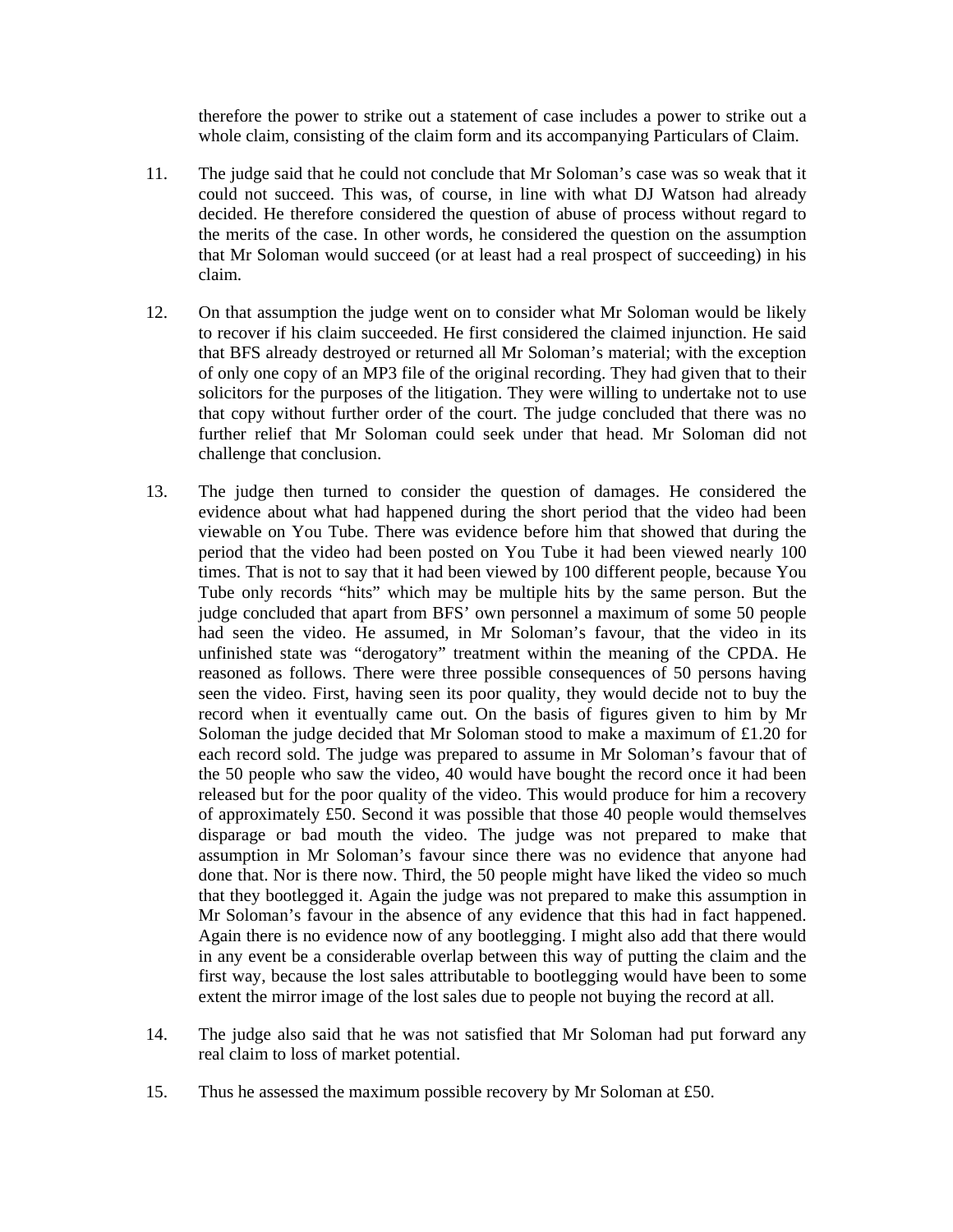16. The judge directed himself by reference to the decision of this court in *Jameel v Dow Jones & Co Inc* [2005] EWCA Civ 75; [2005] QB 946. That was a case in which Mr Jameel sued Dow Jones in England for defamation in respect of an article posted on an Internet website in the USA, which was available to subscribers in England. Dow Jones did not dispute the jurisdiction of the English courts to hear the claim but applied to strike it out as an abuse of process. This court acceded to that application. The first point that Mr Jameel's counsel made was that since Dow Jones had not contested jurisdiction they could not subsequently apply to strike out the claim as an abuse of process. Lord Phillips MR rejected that submission in the following terms (§ 54):

> "Mr Price's submissions amount, so it seems to us, to asserting that Dow Jones's failure to challenge English jurisdiction estop them from relying at this stage on arguments that could have been advanced in support of such a challenge. We do not accept this. An abuse of process is of concern not merely to the parties but to the court. It is no longer the role of the court simply to provide a level playing field and to referee whatever game the parties choose to play upon it. The court is concerned to ensure that judicial and court resources are appropriately and proportionately used in accordance with the requirements of justice. If Dow Jones have caused potential prejudice to the claimant by failing to raise the points now pursued at the proper time, it does not follow that the court must permit this action to continue. The court has other means of dealing with such prejudice. For instance, appropriate costs orders can compensate for legal costs unnecessarily incurred and relief can be made conditional on Dow Jones undertaking not to raise a limitation defence if proceedings are now commenced in another jurisdiction."

17. Lord Phillips then pointed out that since the passing of the Human Rights Act the court had to keep a proper balance between the article 10 right to freedom of expression and the protection of individual reputation. He then turned to consider what Mr Jameel stood to gain from the action. Lord Phillips MR said (§ 69):

> "If the claimant succeeds in this action and is awarded a small amount of damages, it can perhaps be said that he will have achieved vindication for the damage done to his reputation in this country, but both the damage and the vindication will be minimal. The cost of the exercise will have been out of all proportion to what has been achieved. The game will not merely not have been worth the candle, it will not have been worth the wick."

18. The essence of the judge's conclusion was expressed as follows:

"It seems to me that to pursue a claim which has the potential for the recovery of so little money and which would take up so much of the court time is a disproportionate use of the court's resources."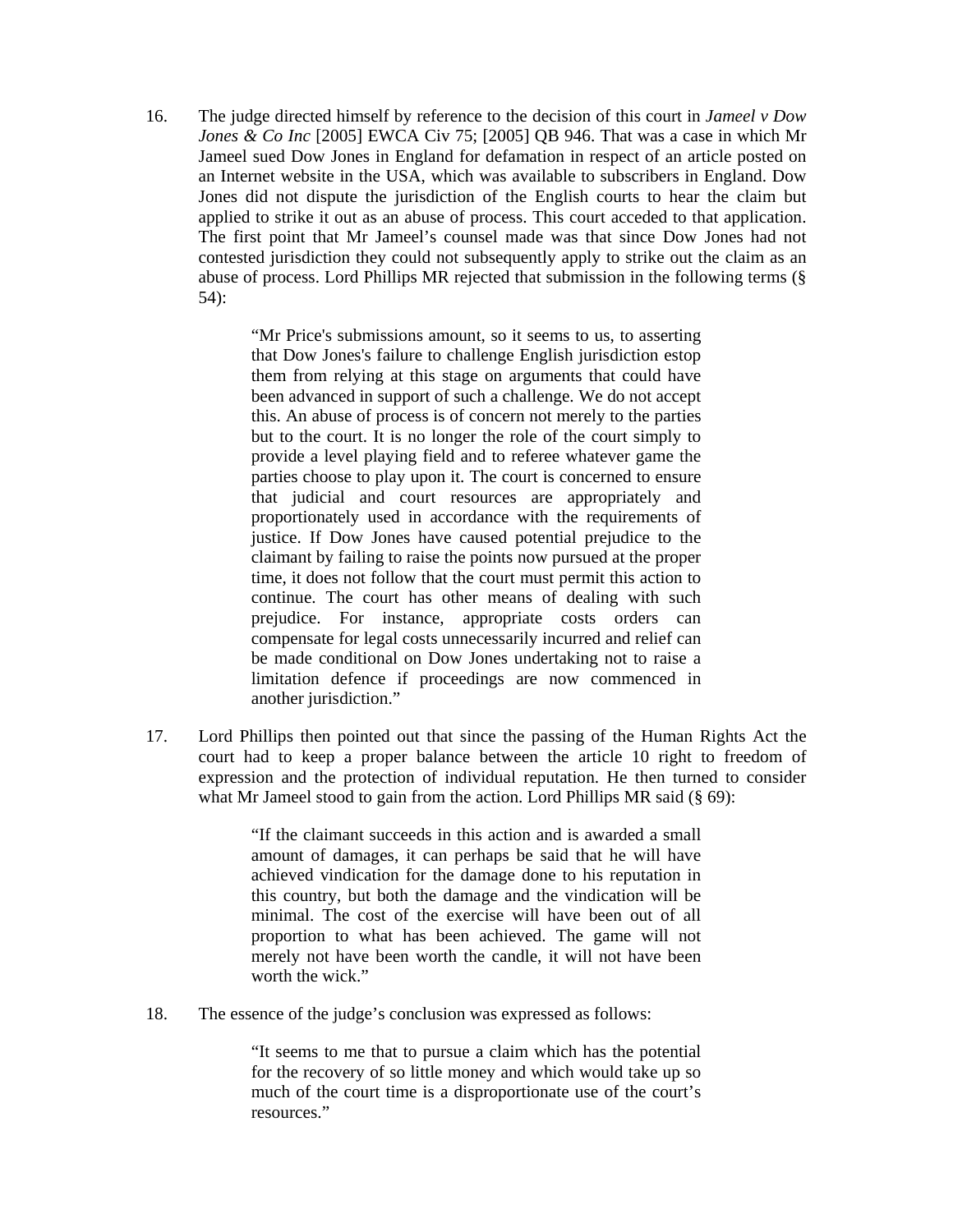- 19. He therefore struck out the claim. Mr Soloman agreed in the course of his oral submissions before us that if his claim were indeed only worth £50 or thereabouts, it should not go forward to trial.
- 20. Accordingly the focus of his challenge was to the judge's assessment of the maximum recoverable damages. Although the judge did not mention it in his judgment he was referred in the course of argument to the decision of the House of Lords in *General Tire and Rubber Co v Firestone Tyre and Rubber Co Ltd* [1975] 1 WLR 819 on the approach to an award of damages. In that case Lord Wilberforce grouped cases into a number of categories:
	- i) Where the patentee would have exploited his invention by sales. In such a case the measure of damages would be lost sales;
	- ii) Where the patentee would have exploited his patent by granting licences to others to manufacture or sell the patented article. In such cases the measure of damages would be lost royalties;
	- iii) Other cases, not falling into either of the above categories where the court will be guided by more general considerations.
- 21. But Lord Wilberforce emphasised that in all cases there are two essential principles in valuing the claim: first, that the claimant has the burden of proving his loss: second, that, the defendants being wrongdoers, damages should be liberally assessed but that the object is to compensate the claimant and not punish the defendants.
- 22. That case was one of patent infringement rather than copyright infringement. That is Mr Soloman's first criticism of the judge. He says that a case on patent infringement should not be applied to a case of copyright infringement. However, in *Blayney v Clogau St. David's Gold Mines Ltd* [2002] EWCA Civ 1007 [2003] FSR 19 the Court of Appeal held that the same principles apply to any case of infringement of intellectual property rights, and applied the *General Tire* case to a case of copyright infringement. So this point is not open to Mr Soloman. Mr Soloman's other ground of complaint is that the judge was wrong to dismiss his argument that the marketing potential of his track had been damaged.
- 23. This ground was backed up by meticulously prepared spreadsheets. But stripped to its essentials the argument ran as follows. The infringement of Mr Soloman's copyright, performance rights and moral rights sabotaged the project of releasing the track for commercial exploitation promoted by a suitable video. No record company would now invest the time and effort in re-making a video to promote the track. Without promotion the track will fail commercially. Mr Soloman is therefore entitled to all the profits that he would have made if a successful video to promote the track had been made by BFS in accordance with the arrangement between them. It is fair to say that none of this chain of reasoning was pleaded in Mr Soloman's Particulars of Claim, but Mr Brandreth took no point about that.
- 24. However, it is important to recall that the causes of action upon which Mr Soloman relies do not include a cause of action consisting of BFS having failed to produce the required video (which might have been a breach of contract). They are limited to the consequence of the actual video having been viewable on You Tube for a few days.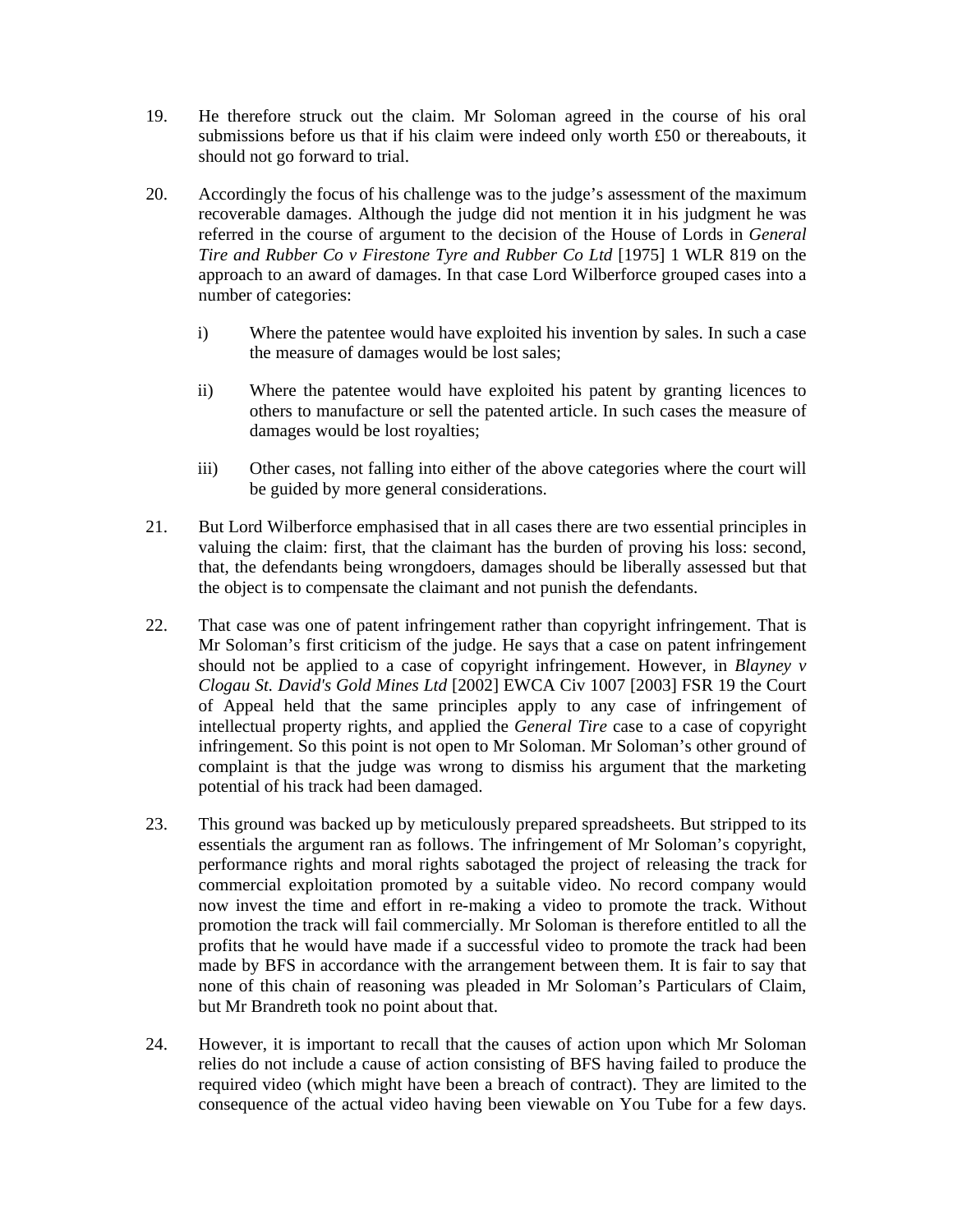Mr Soloman remains free to market his track and to commission a video to promote the marketing. There is no evidence before the court of any record company having turned him down as a result of the infringements.

- 25. In his written material Mr Soloman postulates a leaked version of a track having irreparably damaged its commercial potential. While that might be possible on some facts, it is in my judgment inconceivable that 50 viewings in the present case could have had that effect. Nor is there any evidence that would support such a hypothesis. Mr Soloman has also made submissions in his written materials on the possibility of some form of restitutionary award or disgorgement of profits. Again, while such an award is a theoretical possibility there is no credible suggestion in the present case that BFS have profited from the exposure of the video to public view for the few days in November.
- 26. Although Mr Soloman did apply for permission to adduce additional evidence that additional evidence did not address the deficiencies in his damages claim to which I have referred.
- 27. In addition to the categories of damage to which the judge referred, it is also possible that Mr Soloman would recover a modest amount of damages for derogatory treatment amounting to a breach of his moral rights. But in my judgment the judge was right to approach the case on the basis that the recoverable damages were likely to be extremely modest, on the assumption that Mr Soloman established liability. In the light of Mr Soloman's acceptance that if the judge was right about the likely scale of damages his claim should not go forward to trial, I would dismiss the appeal.
- 28. I would, however, like to say something more about *Jameel v Dow Jones & Co Inc*. As noted, the claim in that case was a defamation claim. That is of some relevance because Lord Phillips said (§ 70):

"It would be an abuse of process to continue to commit the resources of the English court, including substantial judge and possibly jury time, to an action where so little is now seen to be at stake. Normally where a small claim is brought, it will be dealt with by a proportionate small claims procedure. Such a course is not available in an action for defamation where, although the claim is small, the issues are complex and subject to special procedure under the CPR."

29. Section 15 (2) of the County Courts Act 1994 precludes the county court from hearing actions for libel or slander. Thus to some extent defamation actions are a special case. What is important however is that Lord Phillips recognised that a small claim should normally be dealt with by a proportionate procedure. The mere fact that a claim is small should not automatically result in the court refusing to hear it at all. If I am entitled to recover a debt of £50 I should, in principle, have access to justice to enable me to recover it if my debtor does not pay. It would be an affront to justice if my claim were simply struck out. The real question, to my mind, is whether in any particular case there is a proportionate procedure by which the merits of a claim can be investigated. In my judgment it is only if there is no proportionate procedure by which a claim can be adjudicated that it would be right to strike it out as an abuse of process.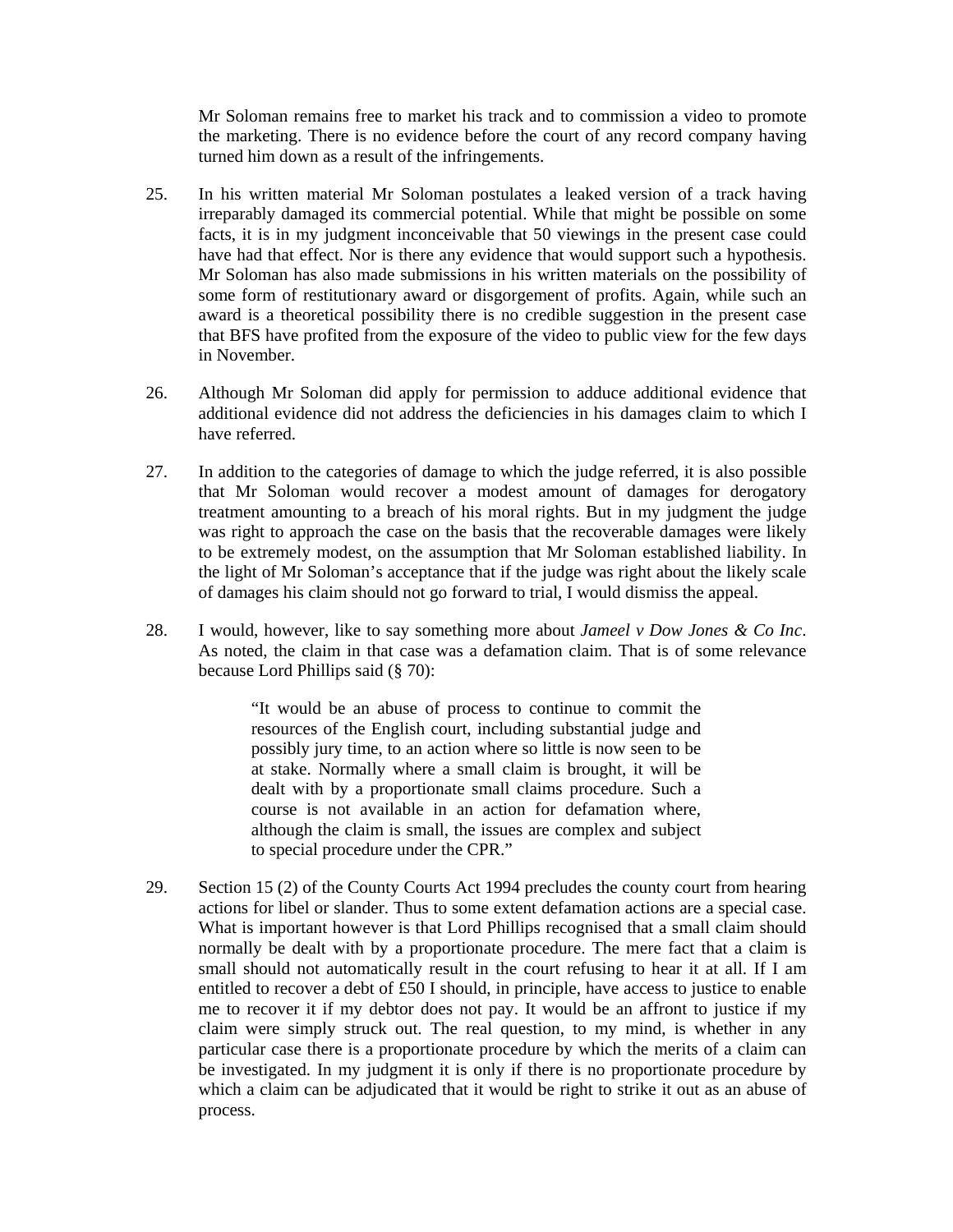- 30. As I have said in the present case the causes of action relied on were infringement of copyright, infringement of performance right and infringement of moral rights. All these claims are governed by CPR Part 63 and PD 63 para 16.1. This has the following consequences. First by virtue of CPR Part 63.1 (3) these claims are allocated by the rules to the multi-track. Second by virtue of CPR Part 63.13 these claims may be started in the High Court, in the patents county court or in any county court where there is also a Chancery District registry. Bristol county court is a county court where there is also a Chancery District registry. So a case of this nature could have proceeded in any of these venues.
- 31. If such a case were to proceed in the Patents County Court would that be a proportionate procedure? Mr Brandreth says "No". He makes the following points:
	- i) At the date when the judge heard the applications there was no real difference in procedure or in the costs regime as between the Patents County Court and the High Court. However, new rules were due to come into force on 1 October of that year.
	- ii) Although the position is now different as a result of changes to CPR Part 45 which lays down a fixed scale of maximum costs, those changes are not retrospective. In *Technical Fibre Products Ltd v Bell* [2010] EWPCC 11 [2011] Bus LR 1405 HH Judge Birss QC held that the new regime did not apply to cases begun in the Patents County Court before 1 October 2010 when the new regime came into force. However, he also said that a court transferring a case from the High Court into the Patents County Court after 1 October 2010 would do so in the expectation that the new procedures perhaps suitably modified would apply following the transfer. This point was confirmed by the decision of Kitchin J in *Caljan Rite-Hite v Sovex* [2011] EWHC 669 (Ch) [2011] FSR 23. If, therefore, an intellectual property claim were to be transferred now from the High Court to the Patents County Court, the new regime would henceforth apply to it.
	- iii) Mr Brandreth says that even if the new regime were to apply, there would still be a gross disproportionality between the time and costs involved and the likely recovery in the event of Mr Soloman's success. The maximum recoverable costs under the new regime are £50,000. If (as the judge thought) the maximum recovery was of the order of £50 (or perhaps a little more), then the costs would be a thousand times more than the value of the claim. This is a powerful point, and it is made all the more powerful by the way in which the case has in fact proceeded. If the true value of the claim had been recognised at the outset of the proceedings then it may be that DJ Watson would have made different directions. But at the stage when the case management directions were made Mr Soloman was still asserting (wrongly as it turned out) that his claim was worth hundreds of thousands of pounds.
	- iv) Mr Brandreth also says that the case would not in any event be suitable for the Patents County Court because even the preliminary issues would take several days to try. However, in the first place the only judicial time estimate is that recorded in DJ Watson's order; and that was one and a half days. Second, the IPCC has an unrivalled record for robust case management and speedy trials. I am not persuaded that this is of itself a powerful point.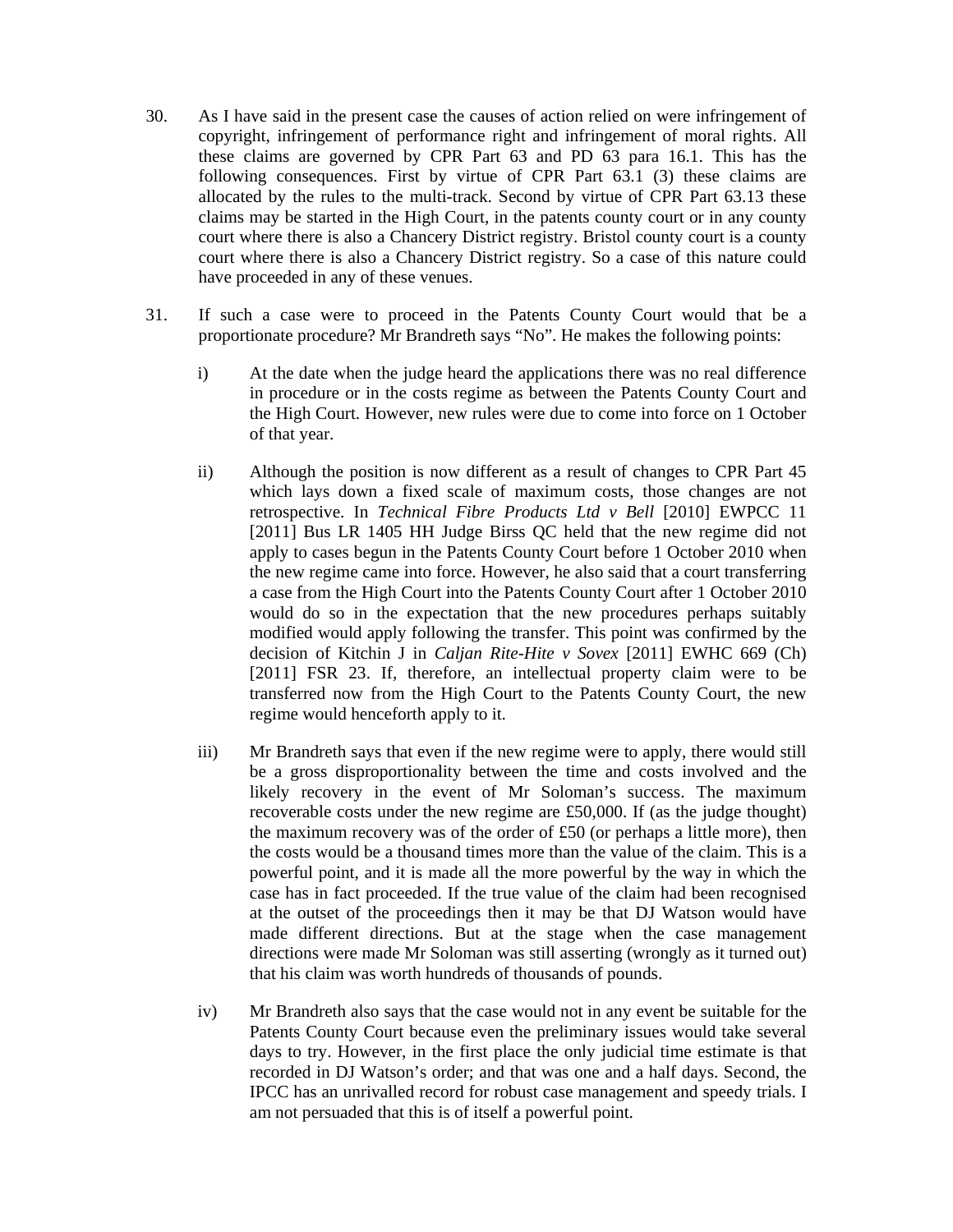- 32. In my judgment in principle a claim like Mr Soloman's could have been tried in the PCC if its true value had been recognised at the outset. When in future a judge is confronted by an application to strike out a claim on the ground that the game is not worth the candle he or she should consider carefully whether there is a means by which the claim can be adjudicated without disproportionate expenditure. As I have said, in addition to the PCC the claim could also have proceeded in the Bristol County Court. The normal process of allocation in the county court is dealt with by CPR Part 26. Part 26.6 (3) says that subject to Part 26.6 (1) (which relates to personal injury claims and certain claims by residential tenants) the small claims track is the normal track for any claim which has a value of not more than £5,000. The following provisions of Part 26 deal with how the court chooses the appropriate track. The process is triggered by the filing of allocation questionnaires which must be done by each party once a defence has been filed: CPR Part 26.3. In some specified cases (e.g. claims by tenants for harassment or unlawful eviction) the court may not allocate the claim to the small track: CPR Part 26. 7 (4). Assessing the value of the claim is a matter for the court rather than the parties: CPR Part 26.8 (2). Once the allocation has been made the court must notify the parties. CPR Part 26.10 then provides that the court may subsequently reallocate a claim to a different track.
- 33. Although the claim in this case was initially allocated to the multi-track by virtue of CPR Part 63. 1 (3), could it have been reallocated to the small claims track (or the fast track) under CPR Part 26.10? There are places in the CPR which make it clear that where the rules allocate a case to the multi-track, that is where it must stay. CPR Part 59 deals with claims in the mercantile courts. CPR Part 59.11 (1) says:

"All mercantile claims are treated as being allocated to the multi-track, and Part 26 does not apply."

34. Clearly this precludes the possibility of reallocation by excluding all the powers under Part 26. In similar fashion Part 62 (which deals with arbitration claims) allocates them to the multi-track. Part 62.7 (1) says:

> "Part 26 and any other rule that requires a party to file an allocation questionnaire does not apply."

- 35. Again, the position is clear. Turning to Part 63, which governs intellectual property claims, Section I of that Part (which applies to some intellectual property claims but not the claims relied on in this case) provides in CPR Part 63.8 (1) that the parties do not need to file an allocation questionnaire. However, there is no exemption from that requirement in the case of claims falling within Section II of that Part (which includes copyright claims). So the parties to such a claim are required to file an allocation questionnaire, despite the automatic allocation of the claim to the multi-track. There can be little point in the parties being required to file an allocation questionnaire unless the court has power to reallocate the claim to a different track.
- 36. Although CPR Part 63. 1 (3) allocated Mr Soloman's claim to the multi-track I cannot see anything in Part 63 or the accompanying practice direction which ousts the court's general power of reallocation under CPR Part 26.10. There is no express prohibition in the rules which applies to intellectual property claims comparable to CPR Part 26.7 (4), Part 59.11 (1) or Part 62.7 (1). If, however, it was not the intention that the rules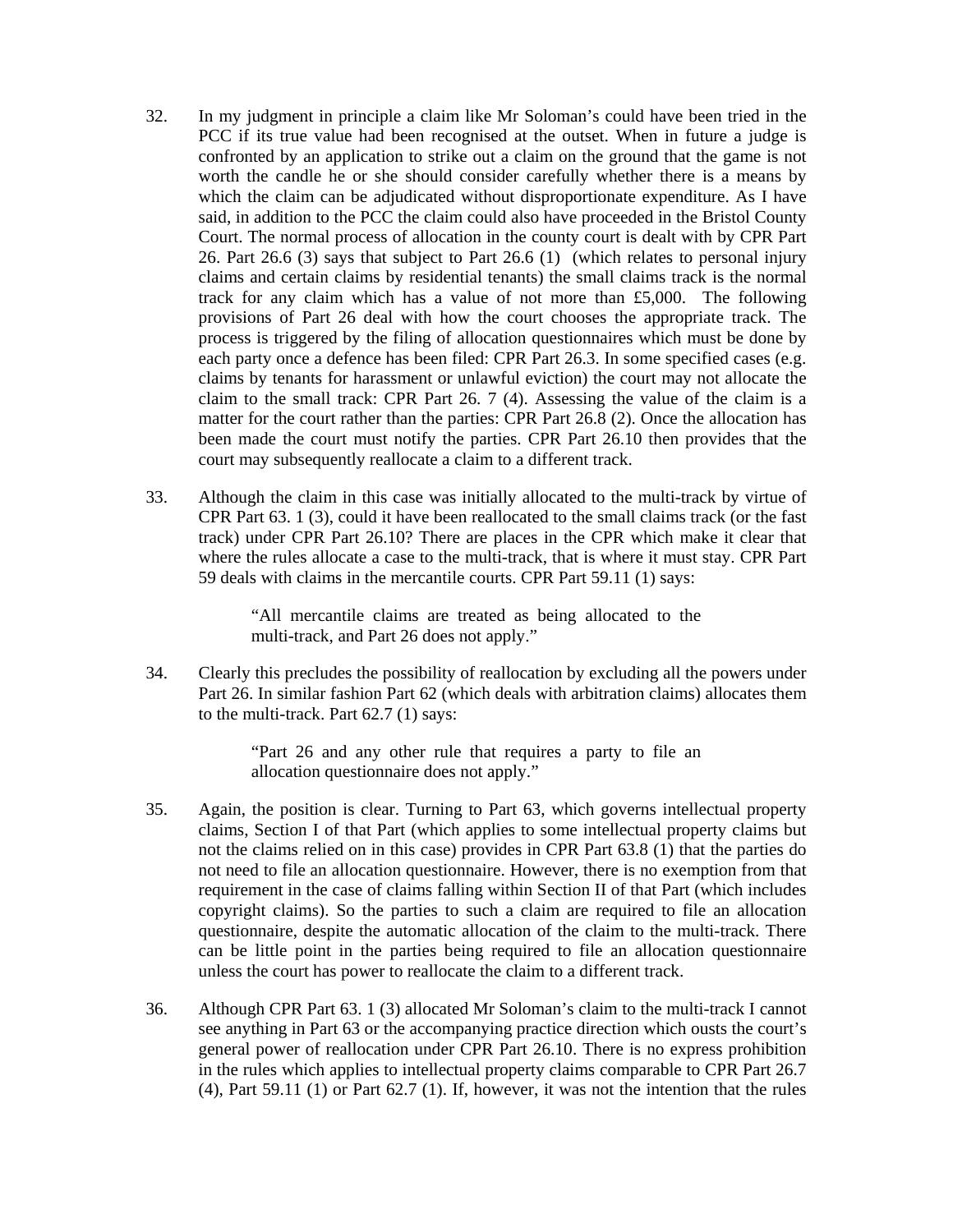applicable to "soft IP" should have the flexibility contained in CPR Part 26.10 then the Rules Committee should make that clear.

- 37. Since the small claims track is the normal track for claim which has a value of not more than £5,000, I am inclined to think that the best solution would have been for a small claim for copyright infringement to have been allocated to that track in the Bristol county court.
- 38. All that, however, is for the future. For the reasons I have given I would dismiss the appeal.

# **Lord Justice Etherton:**

- 39. I agree that this appeal should be dismissed for the reasons given by Lewison LJ.
- 40. For my part, I would emphasise that the disproportion justifying the strike out of Mr Soloman's claim is not merely between the likely amount of damages he would recover if successful in the proceedings and the litigation costs of the parties. It includes consideration of the extent to which judicial and court resources would be taken up by the proceedings. That was the approach rightly taken by the Deputy Judge, who said in paragraph 27 of judgment that the proceedings would involve a large amount of court time and would cost a great deal of money to argue and would be a disproportionate use of the court's resources and unfair to the defendant.
- 41. That approach echoes the judgment of the Court of Appeal in defamation proceedings in *Jameel v Dow Jones & Co Inc* [2005] EWCA Civ 75, [2005] QB 946, delivered by Lord Phillips MR, in which he said at [54]:

"An abuse of process is of concern not merely to the parties but to the court. It is no longer the role of the court simply to provide a level playing field and to referee whatever game the parties choose to play upon it. The court is concerned to ensure that judicial and court resources are appropriately and proportionately used in accordance with the requirements of justice.

42. He also referred (at [57]) to the following statement of Eady J in *Schellenberg v British Broadcasting Corpn* [2000] EMLR 296 at 319:

> "I am afraid I cannot accept that there is any realistic prospect of a trial yielding any tangible or legitimate advantage such as to outweigh the disadvantages for the parties in terms of expense, and the wider public in terms of court resources."

43. And, in paragraph [70], Lord Phillips said:

"It would be an abuse of process to continue to commit the resources of the English court, including substantial judge and possibly jury time, to an action where so little is now seen to be at stake. Normally where a small claim is brought, it will be dealt with by a proportionate small claims procedure. Such a